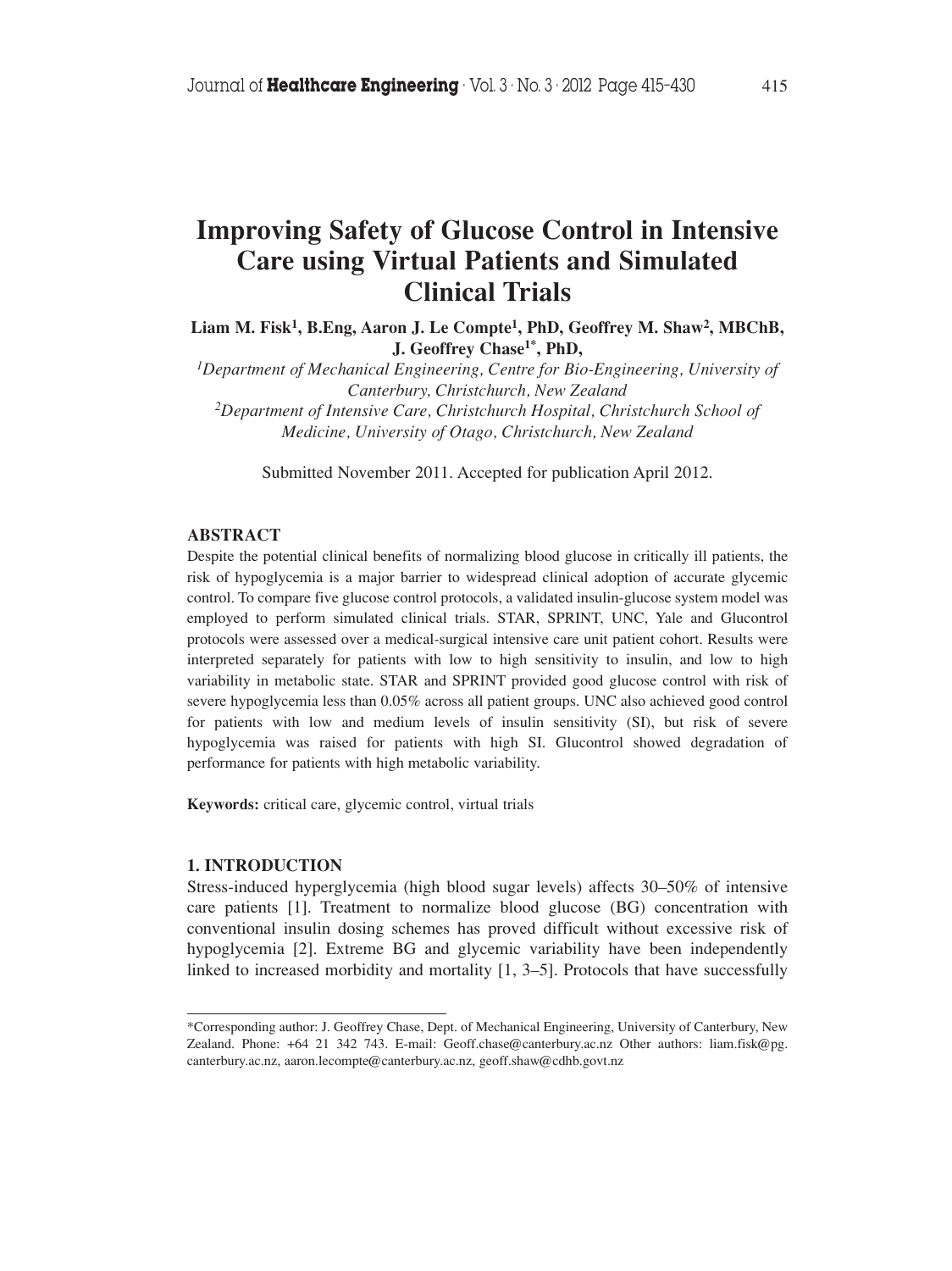managed BG to within normal ranges have been shown to reduce ICU mortality by 18–45% [6–8], resulted in faster resolution of organ failure [9], and reduced overall healthcare costs [10, 11]. However, despite these potential benefits, the risk of hypoglycemia and worsened outcome [2, 12] is seen as a major barrier to widespread adoption of accurate glycemic control, with higher BG preferred due to reduced risk of iatrogenic hypoglycemia [13].

Management of BG in intensive care patients presents a significant challenge. Insulin is a potent regulator of carbohydrate metabolism and is routinely administered to combat hyperglycemia. However, a patient's glycemic response to insulin can vary rapidly as a consequence of the initial physiological insult and evolution of condition over time, and predicting such changes in response can be challenging [14]. Medical ICUs typically house a heterogeneous patient population, and control systems that initially work well on a homogenous population can exhibit poorer performance when applied to a broader group of patients [15, 16].

In general, ICU patients are less sensitive to insulin than healthy adults, and their insulin sensitivity (SI) varies over time. Only one study [7] has demonstrated both reduction in the incidence of hypoglycemia and improved patient outcomes, with BG controlled effectively by tracking the patient-specific insulin sensitivity, as well as adjusting insulin and nutrition administration [17]. Moreover, the pharmaco-dynamic effect of insulin on the rate of glucose uptake can saturate at high doses [18], suggesting that an account of carbohydrate load may also be an important component of glycemic control [19].

Accurate glycemic control requires balancing insulin and nutrition inputs within clinical guidelines, while also managing changes in patient-specific response to insulin over time. More aggressive insulin dosing can reduce hyperglycemia faster, but increases the risk of hypoglycemia if the patient's insulin sensitivity were to increase suddenly [20]. Responding too slowly or ignoring changes in patient state can allow variability in insulin response to flow through to increase variability in patient's BG levels [17]. Finally, BG measurement devices, especially those used at the point of care, may be prone to inaccuracy and interference, where the response to a falsely high BG measurement may result in clinically significant iatrogenic hypoglycemia [21].

Glucose control protocols in current clinical practice, or used in research studies, range in complexity from (1) simple tables of insulin dosages prescribed in response to current BG levels (e.g., UNC [22], Yale [23], Glucontrol [24]), (2) paper-based adaptive protocols that manage both insulin and carbohydrate inputs [7], to (3) full computerized model-based control systems with glucose prediction capabilities [25, 26]. Metrics describing the behavior of glycemic control protocols vary between studies, making direct comparison difficult, with performance often simply measured by the degree of hypoglycemia and/or mean BG.

A number of protocols have been trialed clinically with varying levels of success. The UNC protocol [22] achieved 36–47% of BG measurements within the target 70–110 mg/dL range, with 2.0–2.4% BG < 70 mg/dL. Yale protocols have undergone several revisions with different target ranges, where the 2005 version [23] achieved 60% within the target 90 – 119 mg/dL range once glycemia had crossed the 119 mg/dL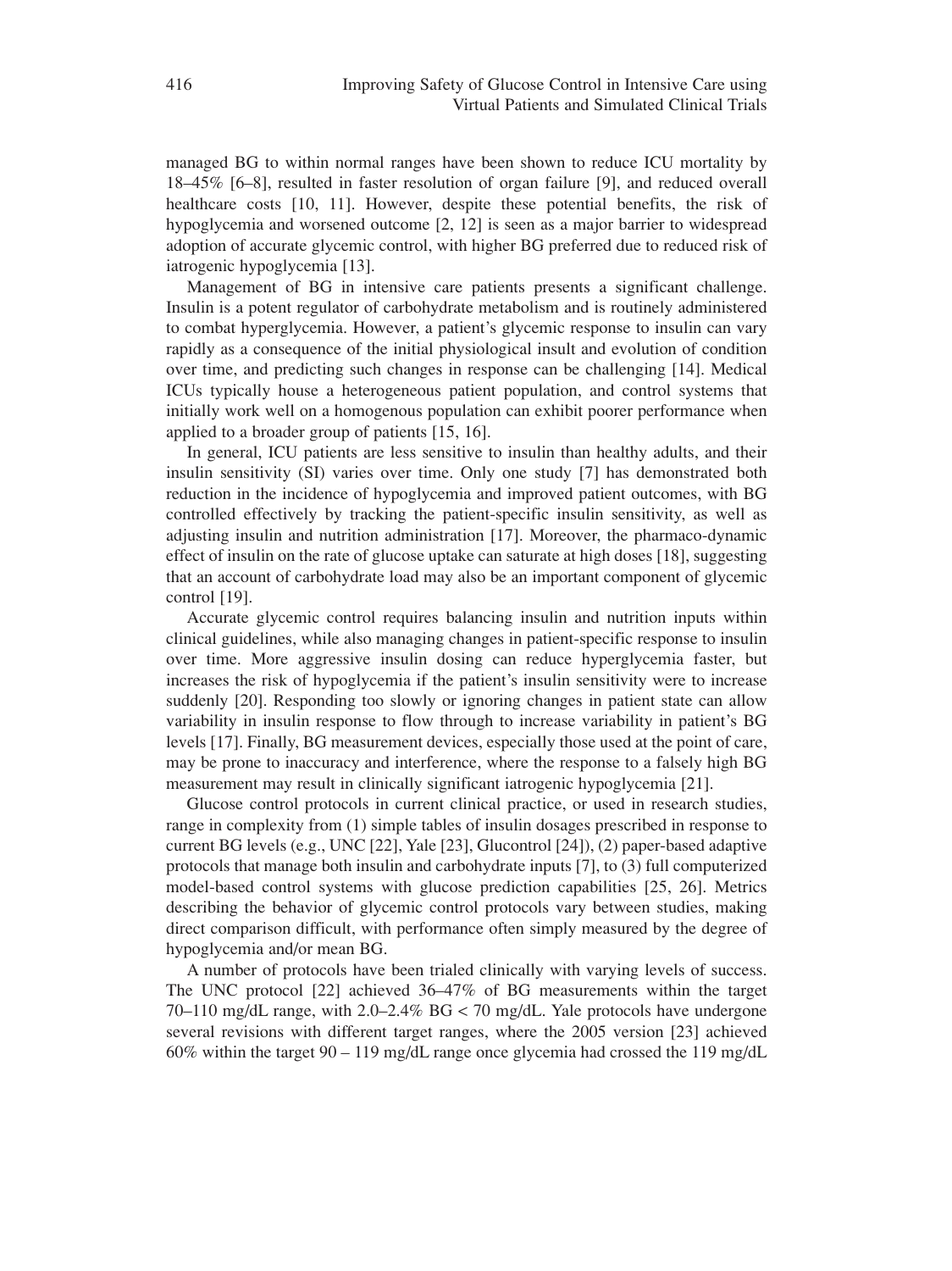threshold. The Glucontrol study [24] was a multi-center prospective randomized control trial with two arms 'A' and 'B' that targeted 80–110 mg/dL and 140–180 mg/dL, respectively. This study was stopped because of excessive protocol violations. Patients in the 'A' arm only spent 39.5% of their time in the target range, and 8.7% experienced severe hypoglycemia ( $BG < 40$  mg/dL). SPRINT [7] is an insulin-nutrition control protocol that achieved 54% of measurements in the 80–110 mg/dL range with a reduction in hypoglycemia compared to retrospective patients. STAR [25] is a new model-based insulin-nutrition control system currently in pilot trials with 63% of BG measurements in the 72–117 mg/dL range and reduced hypoglycemia.

Virtual trials offer the ability to design protocols *in-silico* by testing on virtual patients to optimize protocol performance and safety without risk to real patients. This system has been validated to reproduce the results of clinical trials on equivalent patient cohorts [27], and can be used to comprehensively evaluate the performance of any desired glucose control system. STAR and SPRINT used virtual trials to assess performance before clinical implementation. In contrast, UNC, Yale, and Glucontrol were first tested clinically.

This study used virtual patients to conduct a simulated clinical trial comparing the UNC, Yale, Glucontrol, SPRINT and STAR glucose control systems. The overall goal was to assess protocol safety and performance across different patient types, allowing aspects of safe, high performance protocols to be defined.

#### **2. METHODS**

#### **2.1. Virtual Patients and Simulation Environment**

Clinically validated virtual trials [27] were carried out using the SPRINT cohort clinical data [7] (371 patients, 39,841 hours, 26,646 measurements) to create virtual patients. Patient demographics are given in Table 1. The Upper South Regional Ethics Committee, New Zealand, granted ethics approval for the audit, analysis, and publication of this data. Virtual patients were generated from the hourly treatmentindependent insulin sensitivity profile of real patients [28] using the ICING model [30], allowing virtual trials to realistically simulate patient response to modified treatments administered by different protocols. This approach has been validated on independent matched cohort data [27] and in several clinical trials [25, 31–33].

Patients were considered to require glucose control once BG > 125 mg/dL, and this value was used to determine the beginning of a virtual trial using the patient data. Interruptions in nutrition are common for some patients in clinical practice, and were incorporated by setting nutrition administration to zero over the same periods they occurred in the clinical data. Equally, parenteral nutrition was included in the simulations where it was given clinically.

## **2.2. Control Protocols Comparison**

Five different protocols were assessed in simulation on this virtual cohort: STAR [25], SPRINT [7] and three other published protocols: UNC [22], Yale [23] and Glucontrol A [24]. STAR and SPRINT use IV insulin boluses, while the other 3 protocols deliver IV insulin infusions. All protocols take the form of dynamic sliding scales, apart from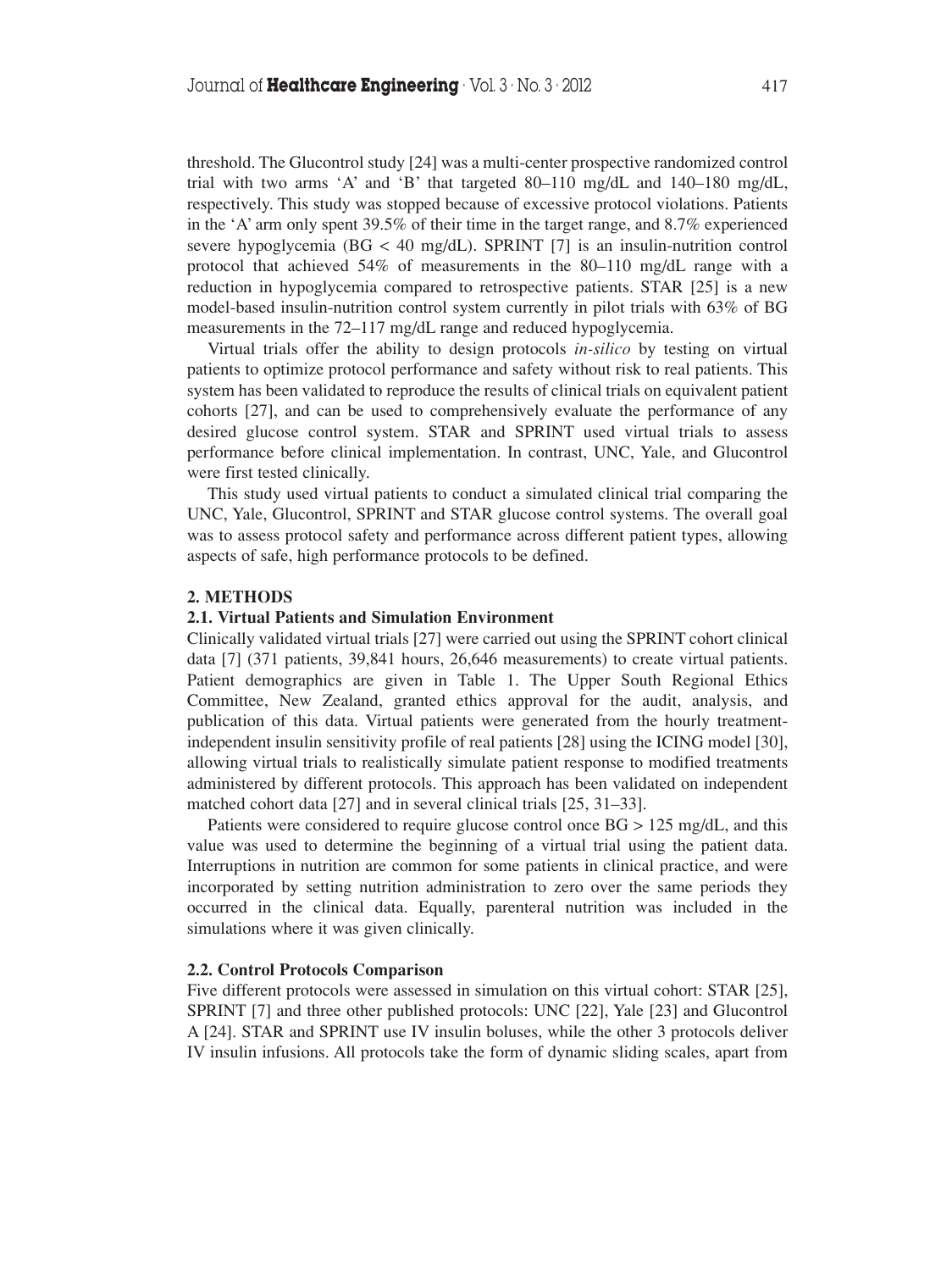|                                       | <b>SPRINT Cohort</b>      |  |
|---------------------------------------|---------------------------|--|
| Total patients                        | 371                       |  |
| Age (years)                           | $65$ [49 - 74]            |  |
| Male $(\% )$                          | 63.6                      |  |
| APACHE II score [29]                  | $18[15-24]$               |  |
| APACHE II risk of death $(\%)$        | $25.7$ [13.1 - 49.4]      |  |
| Diabetes history                      | 62 (16.7%)                |  |
| <b>APACHE III Category</b>            |                           |  |
| Operative                             | <b>Number of patients</b> |  |
| Cardiovascular                        | 76 (20%)                  |  |
| Respiratory                           | 9(2%)                     |  |
| Gastrointestinal                      | 60(16%)                   |  |
| Neurological                          | 7(2%)                     |  |
| Trauma                                | 14 $(4%)$                 |  |
| Other (Renal, metabolic, orthopedic)  | 4(1%)                     |  |
| Non-Operative                         | <b>Number of patients</b> |  |
| Cardiovascular                        | 39 $(11\%)$               |  |
| Respiratory                           | 66 (18%)                  |  |
| Gastrointestinal                      | 10(3%)                    |  |
| Neurological                          | 20(5%)                    |  |
| Trauma                                | 32(9%)                    |  |
| Sepsis (Renal, metabolic, orthopedic) | 17(5%)                    |  |
|                                       |                           |  |

## **Table 1. Patient demographics**

STAR (computerized stochastic forecasting). The rules for each protocol were programmed into the simulation software. Patients were divided into tertiles by their median within-patient model-based insulin sensitivity to divide the cohort by insulin resistance. To further group the patients by metabolic variability, they were divided into tertiles by their within-patient SI variability, defined as the normalized interquartile range (IQR) of SI. Results were analyzed in terms of safety, performance, and workload for each tertile:

- Hypoglycemia safety
	- %BG in severe hypoglycemic range (%BG below 40 mg/dL)
	- %BG in moderate hypoglycemic range (%BG in the range of 40−60 mg/dL)
	- Number of patients with BG in sever hypoglycemic range
	- Number of patients with BG in moderate hypoglycemic range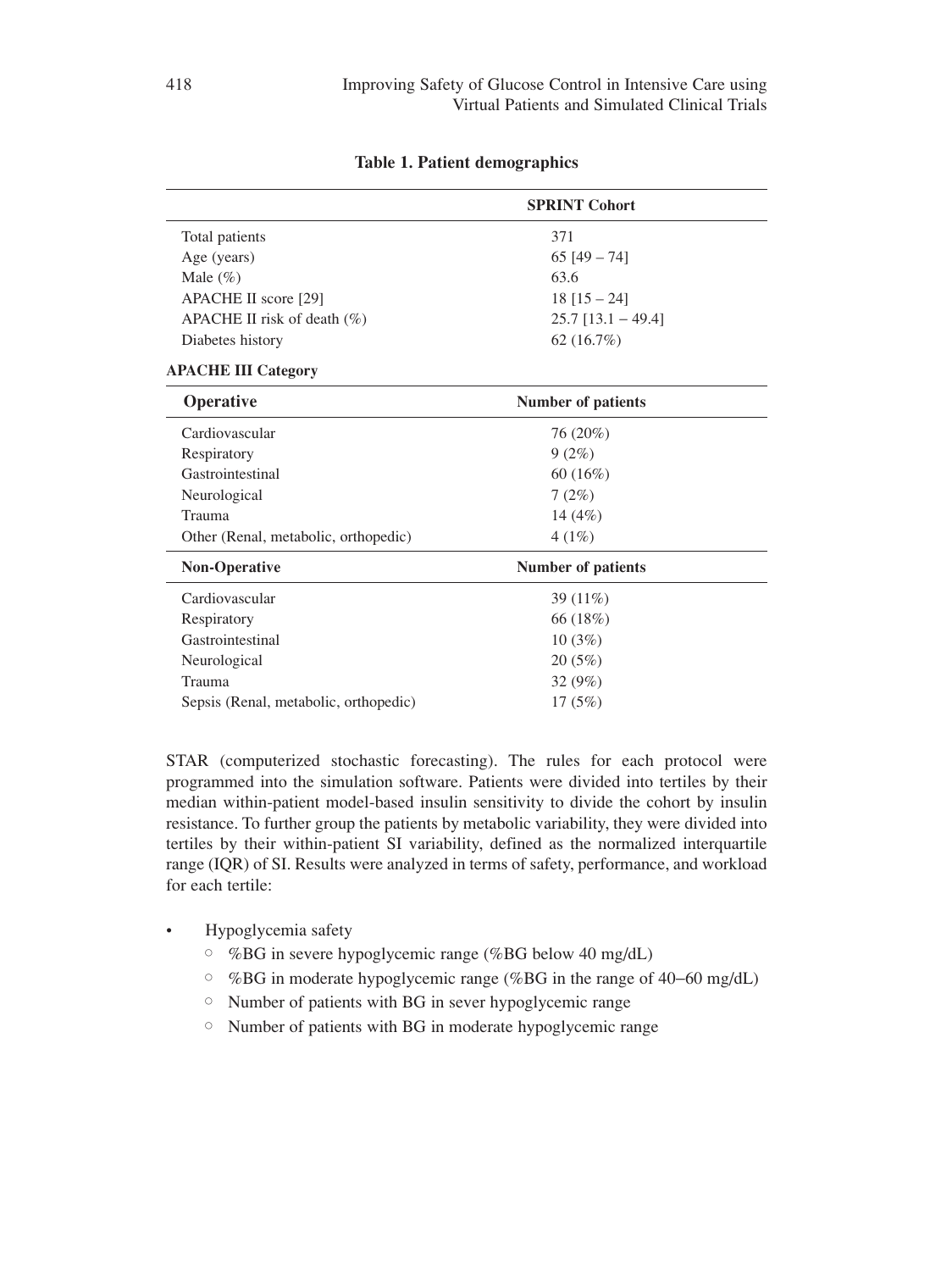- Glucose control performance
	- $\degree$  %BG within target range (80–145 mg/dL)
	- Hyperglycemic index. This quantifies the relative area of BG above a specific level [34], defined as 145 mg/dL in this study.
	- Spread of BG (IQR)
	- Glycemic lability index (GLI). GLI measures hour-to-hour changes in BG [35].
	- Mean amplitude of glycemic excursions (MAGE). MAGE quantifies variability by calculating the relative size of BG decreases [36].
- Clinical workload
	- $\bigcirc$ Number of BG measurements per day

Clinical workload was evaluated using BG measurement frequency as a surrogate [37, 38], and BG data was resampled hourly to provide a consistent time-basis for comparison across protocols with different measurement and intervention intervals. Global insulin dosing behavior was investigated by isolating the insulin dose and relative change in insulin dose  $(\pm 0.5U)$  at glycemic levels between 40 and 145 mg/dL.

Two-way ANOVA was used to compare the effect of protocol choice and patient category (by tertiles of SI or SI variability) on each aspect of performance.

## **3. RESULTS**

Figure 1 presents results grouped by tertiles of median within-patient SI and indicate that high SI corresponds to the highest risk of hypoglycemia, and low SI corresponds to increased spread of glycemic levels and decreased performance. Of note, the incidence of severe hypoglycemia (BG < 40 mg/dL) is relatively consistent across SI levels for the STAR, SPRINT and Yale protocols, but increases with SI for UNC and Glucontrol A. Glucose control performance is generally better in patients with higher SI. It is likely that this trend is caused by the ability to regulate glycemia with insulin doses below insulin effect saturation, which reduces performance for patients with very low SI. Statistical analysis indicates that protocol choice has a significant effect on hypoglycemia, but overall incidence of mild and severe hypoglycemia does not vary significantly between SI tertiles. Both protocol choice and SI tertile have a significant effect on performance and spread of BG.

Per-patient results in Table 2 present trends similar to Figure 1, with incidence of moderate hypoglycemia increasing with SI, and median hyperglycemic index significantly increased for patients with low SI. Wider spread of BG at low SI was supported by raised median GLI and MAGE scores, further suggesting increased BG variability.

Similarly, the results grouped by variability in SI as presented in Figure 2 and Table 3 show consistently increased hypoglycemia risk and decreased glucose control performance in patients with higher SI variability. In particular, Glucontrol showed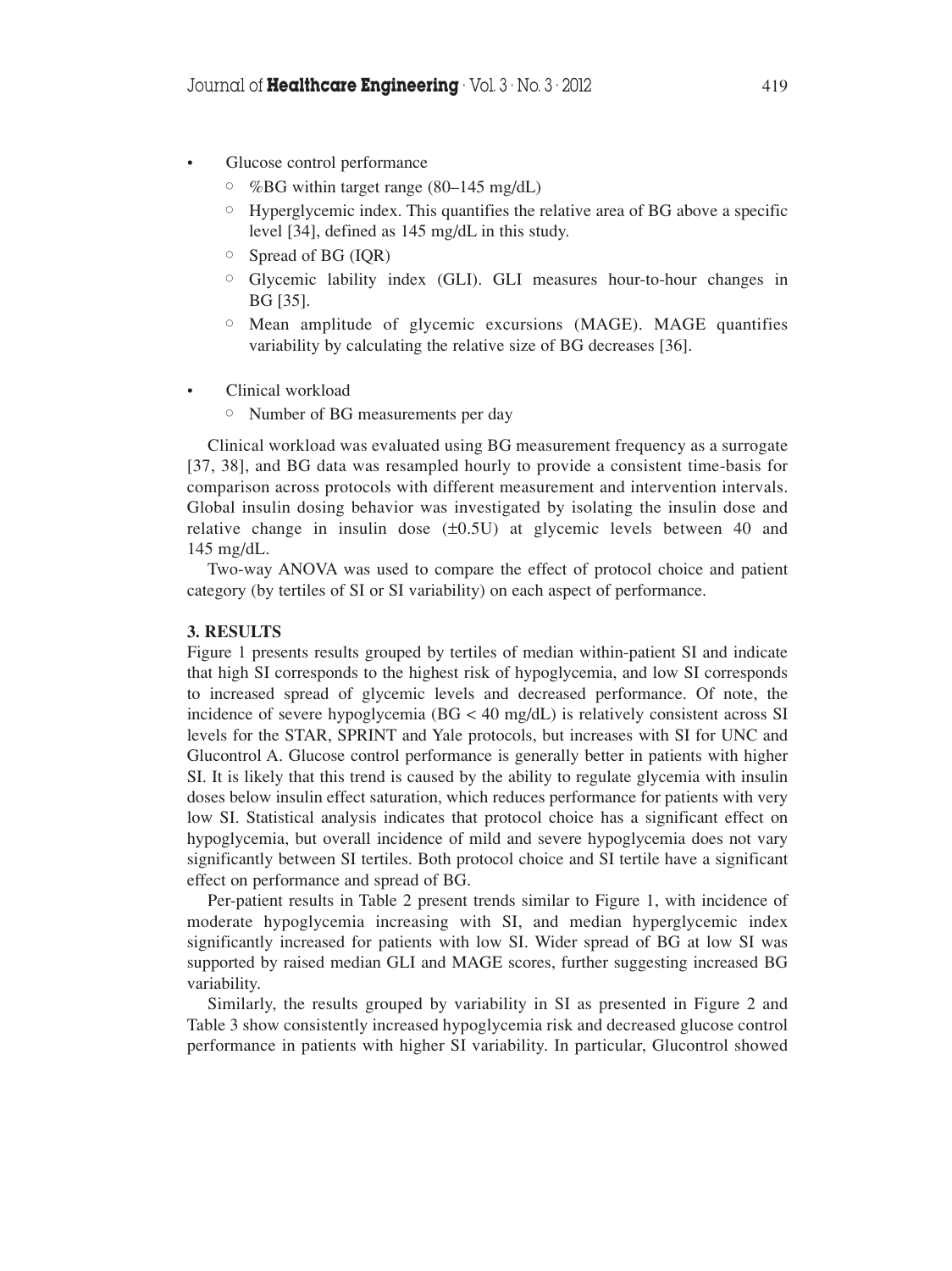

**Figure 1.** Hypoglycemia safety, BG variability, and glucose control performance metrics across assessed protocols grouped by insulin sensitivity level tertiles. Incidence of moderate hypoglycemia increased for all protocols for patients with higher sensitivity to insulin. Marked increases in severe hypoglycemia were evident with the Glucontrol A protocol. Variability of BG reduced and time in target ranges increased for patients with higher insulin sensitivity. Statistical significance of protocol choice was denoted by  $*(p < 0.05)$  and  $** (p < 0.01)$ , while statistical significance of different patient category tertiles was denoted by  $\dagger$  (p < 0.05) and  $\dagger \dagger$  (p < 0.01).

the highest incidence of severe hypoglycemia  $(> 0.25\%$  of the 26,646 BG measurements) for patients with high SI variability, whilst STAR and SPRINT which track SI were able to limit severe hypoglycemia to less than 0.07% across all insulin sensitivity and SI variability tertiles. Yale also showed extremely low hypoglycemia rates. Glucose control performance of each protocol deteriorated as patients' metabolic (SI) variability increased. Grouping patients by SI variability tertile also showed higher statistical significance than SI tertiles, across all performance and safety metrics.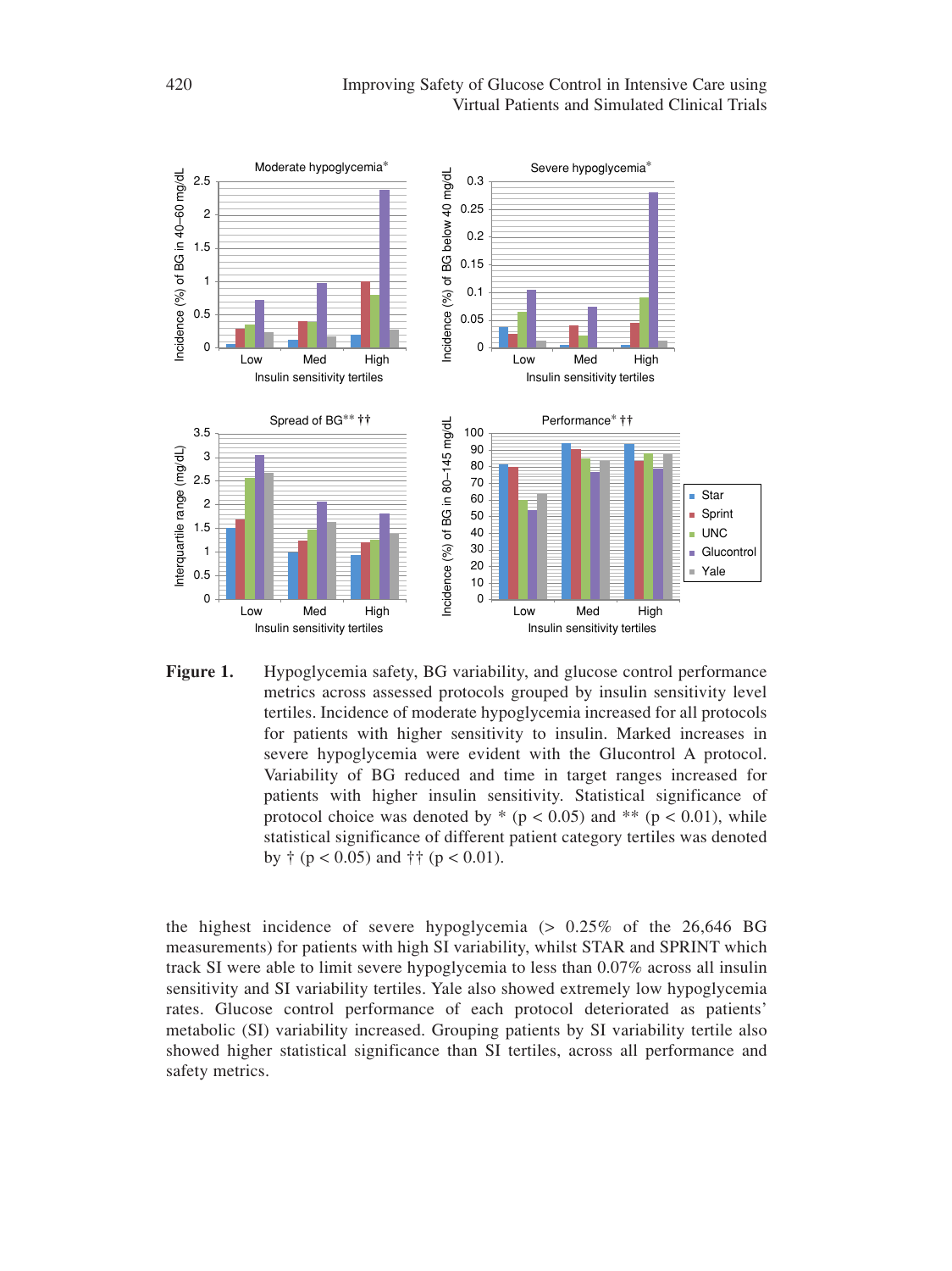|                             | <b>Insulin Sensitivity Tertiles</b> |                      |                          |
|-----------------------------|-------------------------------------|----------------------|--------------------------|
|                             | Low                                 | Med                  | <b>High</b>              |
| Hypoglycemia safety         |                                     |                      |                          |
| Number of patients in       |                                     |                      |                          |
| $40 - 60$ mg/dL* $\dagger$  |                                     |                      |                          |
| <b>STAR</b>                 | 8                                   | 23                   | 32                       |
| <b>SPRINT</b>               | 22                                  | 69                   | 154                      |
| <b>UNC</b>                  | 27                                  | 68                   | 122                      |
| Glucontrol                  | 55                                  | 169                  | 364                      |
| Yale                        | 18                                  | 31                   | 42                       |
| Number of patients          |                                     |                      |                          |
| $<$ 40 mg/dL*               |                                     |                      |                          |
| <b>STAR</b>                 | 2                                   | 1                    | 1                        |
| <b>SPRINT</b>               | $\overline{2}$                      | 5                    | $\overline{4}$           |
| <b>UNC</b>                  | $\mathbf{1}$                        | $\overline{2}$       | 6                        |
| Glucontrol                  | 6                                   | 9                    | 19                       |
| Yale                        | 1                                   | 1                    | 2                        |
| Glucose control             |                                     |                      |                          |
| performance                 |                                     |                      |                          |
| Median Hyperglycemic        |                                     |                      |                          |
| Index [IQR], mmol/L††       |                                     |                      |                          |
| <b>STAR</b>                 | $2.99$ [0.95 – 8.68]                | $0.40$ [0.06 - 1.40] | $0.16$ [0.00 – 0.99]     |
| <b>SPRINT</b>               | $2.65$ [0.60 - 10.10]               | $0.28$ [0.03 - 1.22] | $0.11$ [0.00 - 1.17]     |
| <b>UNC</b>                  | $8.13$ [2.74 - 15.37]               | $1.80$ [0.41 - 4.13] | $0.48$ [0.02 - 1.70]     |
| Glucontrol                  | $8.33$ [2.92 - 17.44]               | $2.49$ [0.90 - 4.94] | $1.01$ [0.26 - 2.80]     |
| Yale                        | $7.61$ [2.84 - 14.20]               | $1.98$ [0.59 - 4.13] | $0.96$ [0.40 – 2.35]     |
| GLI [IOR],                  |                                     |                      |                          |
| $mmol^2.hr^{-1}.wk^{-1}$ †† |                                     |                      |                          |
| <b>STAR</b>                 | $3.3$ [1.1 - 10.9]                  | $0.7$ [0.3 - 2.6]    | 1.1 $[0.4 - 3.7]$        |
| <b>SPRINT</b>               | 6.3 $[2.2 - 20.3]$                  | $1.2$ [0.4 - 4.4]    | $1.5$ [0.5 - 5.3]        |
| <b>UNC</b>                  | $3.5$ [1.5 - 11.7]                  | $0.9$ [0.4 - 3.8]    | 1.4 $[0.5 - 3.7]$        |
| Glucontrol                  | $5.0$ [2.0 - 12.8]                  | 1.1 $[0.5 - 3.6]$    | 1.4 $[0.7 - 4.2]$        |
| Yale                        | 6.8 $[2.5 - 14.8]$                  | $1.6 [0.6 - 5.6]$    | $2.2$ [0.8 – 7.6]        |
| MAGE [IQR],                 |                                     |                      |                          |
| $mmollL**$ ††               |                                     |                      |                          |
| <b>STAR</b>                 | $2.24$ [1.60 - 3.55]                | $1.87$ [1.48 - 2.48] | $1.99$ [1.53 - 2.57]     |
| <b>SPRINT</b>               | $2.36$ [1.63 – 3.23]                | $1.95$ [1.48 – 2.51] | $1.85$ [1.39 – 2.57]     |
| <b>UNC</b>                  | $2.70$ [2.04 - 3.91]                | $2.12$ [1.61 - 2.73] | $2.16$ [1.67 - 2.61]     |
| Glucontrol                  | $3.00$ [2.30 - 4.80]                | $2.80$ [1.96 – 3.81] | $2.93$ [ $2.33 - 3.79$ ] |
| Yale                        | $2.95$ [ $2.12 - 4.43$ ]            | $2.29$ [1.86 - 3.12] | $2.24$ [1.77 - 3.15]     |

## **Table 2. Additional per-patient markers for performance and safety by insulin sensitivity tertile**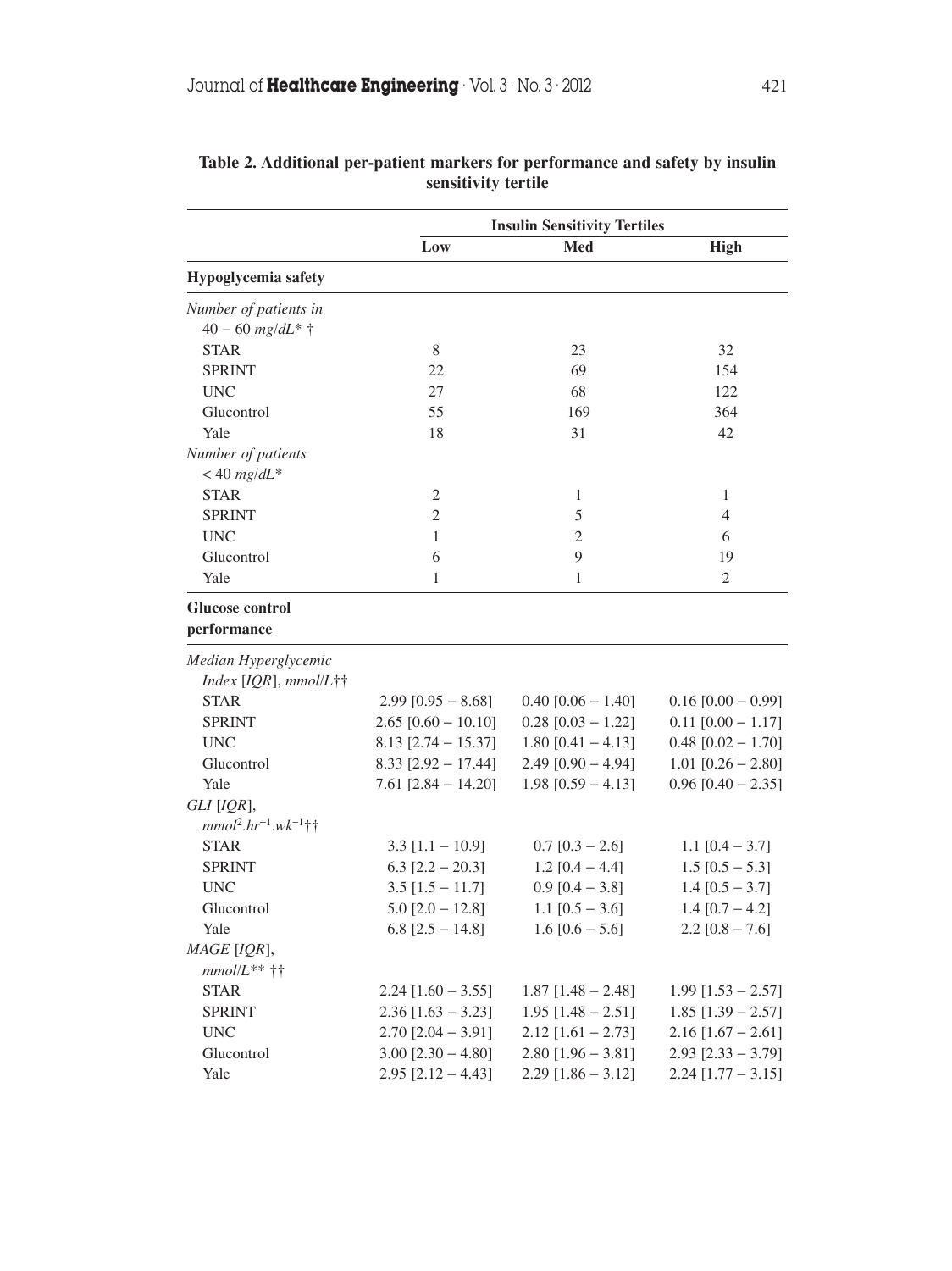

**Figure 2.** Hypoglycemia safety, BG variability, and glucose control performance metrics across assessed protocols grouped by insulin sensitivity variability tertiles. Highly variable patients tended to have a higher risk of hypoglycemia, particularly if treated with the Glucontrol A protocol. STAR and SPRINT contained severe hypoglycemia to less than 0.1% across patients. BG spread increased and glucose control performance decreased consistently with insulin sensitivity variability. Statistical significance of protocol choice was denoted by  $*(p < 0.05)$ and  $**$  ( $p < 0.01$ ), while statistical significance of different patient category tertiles was denoted by  $\ddagger$  ( $p < 0.05$ ) and  $\ddagger$  ( $p < 0.01$ ).

Figures 1 and 2 demonstrate that glucose control performance did not differ significantly between protocols across the range of SI (Figure 1) or SI variability (Figure 2). The key difference between protocols was the ability to maintain safety across each patient category. The highest incidence of mild and severe hypoglycemia for all protocols occurred under conditions of high SI and/or high SI variability. SPRINT, STAR and Yale were the least likely to cause severe hypoglycemia, limiting it to below 0.07% hourly BG. However, only STAR was able to consistently limit moderate hypoglycemia to below 0.3% hourly BG. In contrast, Glucontrol A caused more hypoglycemia than all the other protocols across each category.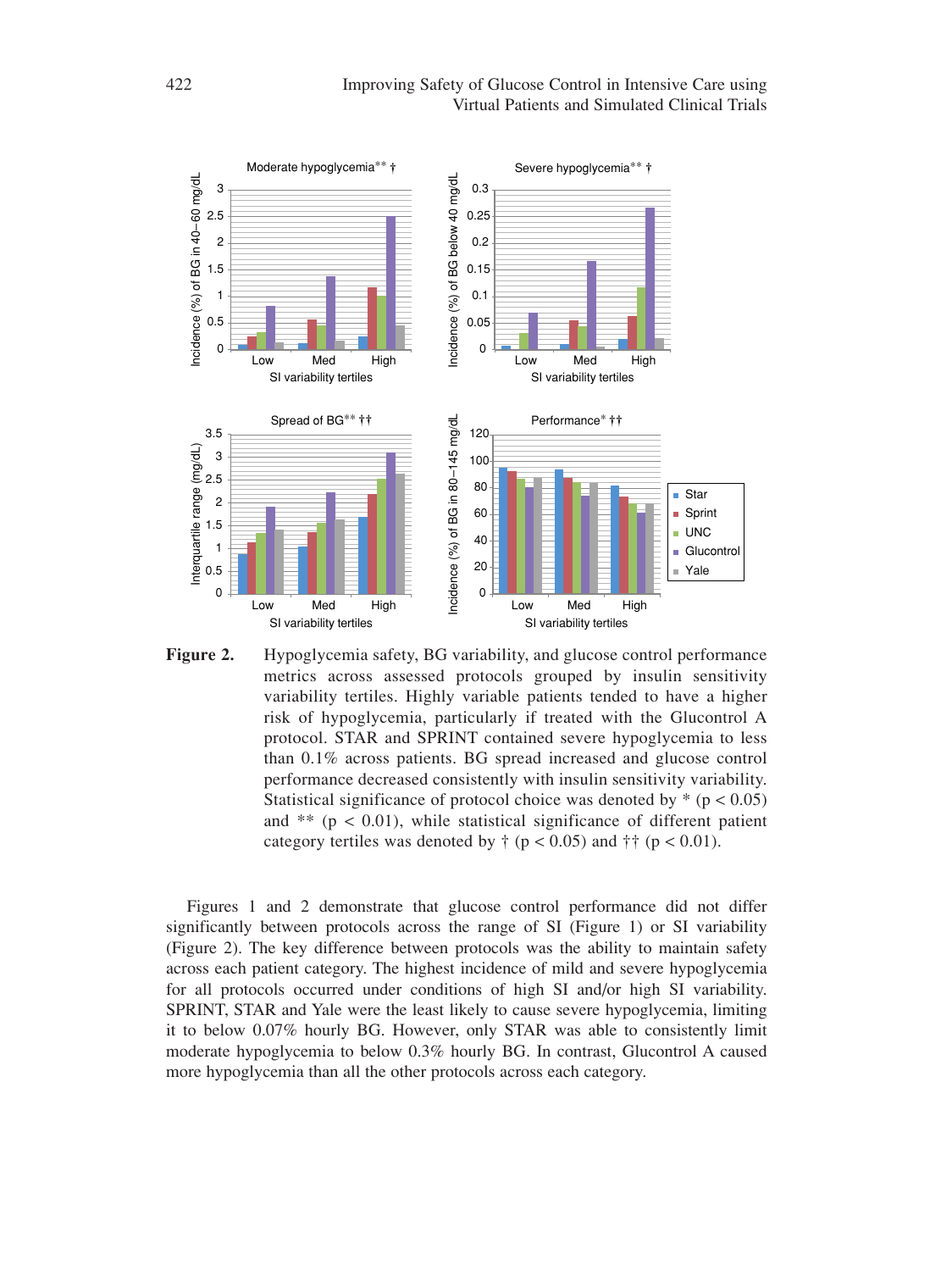|                             | <b>SI Variability Tertiles</b> |                      |                          |
|-----------------------------|--------------------------------|----------------------|--------------------------|
|                             | Low                            | Med                  | High                     |
| Hypoglycemia safety         |                                |                      |                          |
| Number of patients in       |                                |                      |                          |
| 40-60 mg/dL** +             |                                |                      |                          |
| <b>STAR</b>                 | 13                             | 25                   | 25                       |
| <b>SPRINT</b>               | 33                             | 102                  | 110                      |
| <b>UNC</b>                  | 42                             | 81                   | 94                       |
| Glucontrol                  | 105                            | 248                  | 235                      |
| Yale                        | 17                             | 31                   | 43                       |
| Number of patients          |                                |                      |                          |
| < 40 $mg/dL**$ †            |                                |                      |                          |
| <b>STAR</b>                 | 1                              | 1                    | 2                        |
| <b>SPRINT</b>               | $\overline{0}$                 | 6                    | 5                        |
| <b>UNC</b>                  | $\overline{c}$                 | 2                    | 5                        |
| Glucontrol                  | 6                              | 15                   | 13                       |
| Yale                        | $\overline{0}$                 | $\mathbf{1}$         | 3                        |
| Glucose control             |                                |                      |                          |
| performance                 |                                |                      |                          |
| Median Hyperglycemic        |                                |                      |                          |
| Index [IQR], $mmol/L**$ ††  |                                |                      |                          |
| <b>STAR</b>                 | $0.18$ [0.00 - 0.98]           | $0.59$ [0.06 - 1.83] | $2.80$ [0.64 – 7.83]     |
| <b>SPRINT</b>               | $0.07$ [0.00 - 0.81]           | $0.41$ [0.04 - 1.58] | $2.76$ [0.50 - 9.34]     |
| <b>UNC</b>                  | $0.84$ [0.15 - 3.08]           | $1.75$ [0.41 - 4.78] | $4.17$ [1.10 - 11.81]    |
| Glucontrol                  | $1.38$ [0.52 - 3.64]           | $2.50$ [0.80 - 5.60] | $4.25$ [1.75 - 13.17]    |
| Yale                        | $0.92$ [0.41 - 2.65]           | $2.02$ [0.61 - 4.60] | $4.32$ [1.88 - 11.98]    |
| GLI [IQR],                  |                                |                      |                          |
| $mmol^2.hr^{-1}.wk^{-1}$ †† |                                |                      |                          |
| <b>STAR</b>                 | $0.9$ [0.3 - 4.3]              | $0.9$ [0.3 – 3.0]    | $2.7$ [0.9 - 8.5]        |
| <b>SPRINT</b>               | 1.4 $[0.5 - 6.4]$              | 1.3 $[0.4 - 4.8]$    | $5.8$ [1.6 - 20.1]       |
| <b>UNC</b>                  | $1.2$ [0.5 - 4.7]              | $1.2$ [0.4 – 3.4]    | $3.4$ [1.2 – 9.9]        |
| Glucontrol                  | $1.5$ [0.6 – 6.6]              | $1.4 [0.6 - 4.5]$    | $4.2$ [1.4 – 10.5]       |
| Yale                        | $1.7$ [0.6 - 5.3]              | 1.8 $[0.8 - 6.0]$    | $7.3$ [3.2 – 14.8]       |
| MAGE [IQR],                 |                                |                      |                          |
| $mmollL**$ ††               |                                |                      |                          |
| <b>STAR</b>                 | $1.62$ [1.36 – 2.23]           | $1.95$ [1.58 – 2.49] | $2.50$ [1.86 – 3.56]     |
| <b>SPRINT</b>               | $1.72$ [1.30 - 2.16]           | $1.86$ [1.46 – 2.55] | $2.55$ [1.88 - 3.58]     |
| <b>UNC</b>                  | $1.85$ [1.40 - 2.23]           | $2.16$ [1.69 - 2.73] | $2.78$ [2.22 - 3.85]     |
| Glucontrol                  | $2.38$ [1.83 - 3.25]           | $2.81$ [2.19 - 3.92] | $3.48$ [2.91 - 4.79]     |
| Yale                        | $1.94$ [1.63 - 2.37]           | $2.29$ [1.90 - 3.33] | $3.30$ [ $2.51 - 4.33$ ] |

## **Table 3. Additional per-patient markers for performance and safety by SI variability tertile**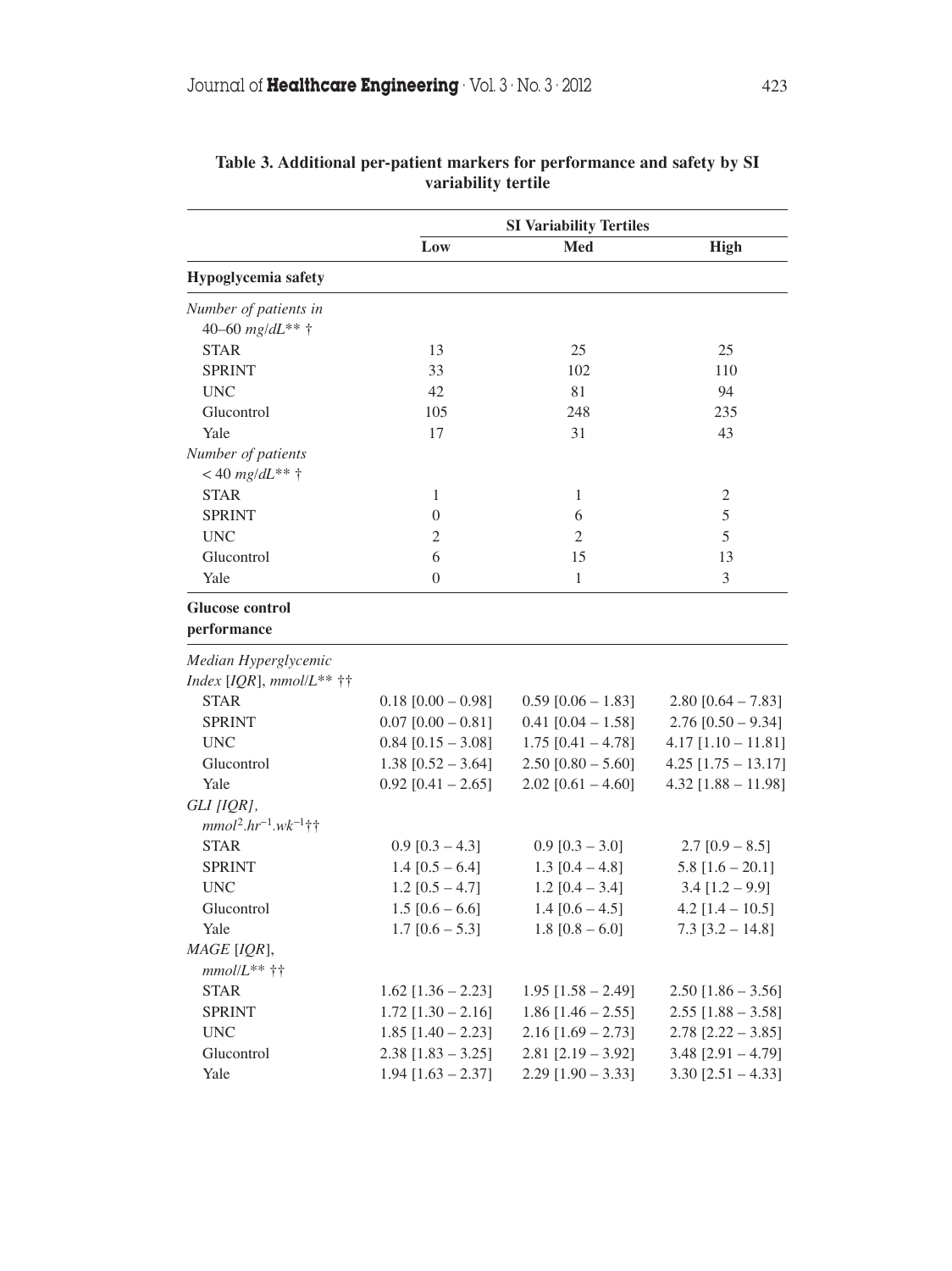

Figure 3. Clinical workload by patient category.

Figure 4 indicates that Glucontrol A demonstrates a limited ability to respond dynamically, with little change in insulin dose being a much more common response compared to similar protocols such as UNC. This behavior is particularly detrimental to patient safety for patients with high SI variability as shown in Figure 2, where Glucontrol A resulted in heightened severe hypoglycemia. STAR and SPRINT appear to be more dynamic insulin-dosing protocols, providing much greater variation in insulin doses in the displayed range. SPRINT was designed with a preference for moderate insulin levels, and this is clearly seen with the high incidence of 3U insulin dose selection in Figure 4.

Clinical workload by category (Figure 3) indicates similar behavior across protocols, with high SI variability or low SI corresponding to increased clinical workload, though UNC remains relatively consistent across both SI and SI variability tertiles. Finally, the clinical workload required by Yale was significantly higher than any of the other protocols, with high SI variability patients requiring more than 27 measures per day. Many of these extra measurements were triggered by the relatively conservative limits for hypoglycemia requiring intensive BG monitoring as per protocol and may



**Figure 4.** (*Continued*)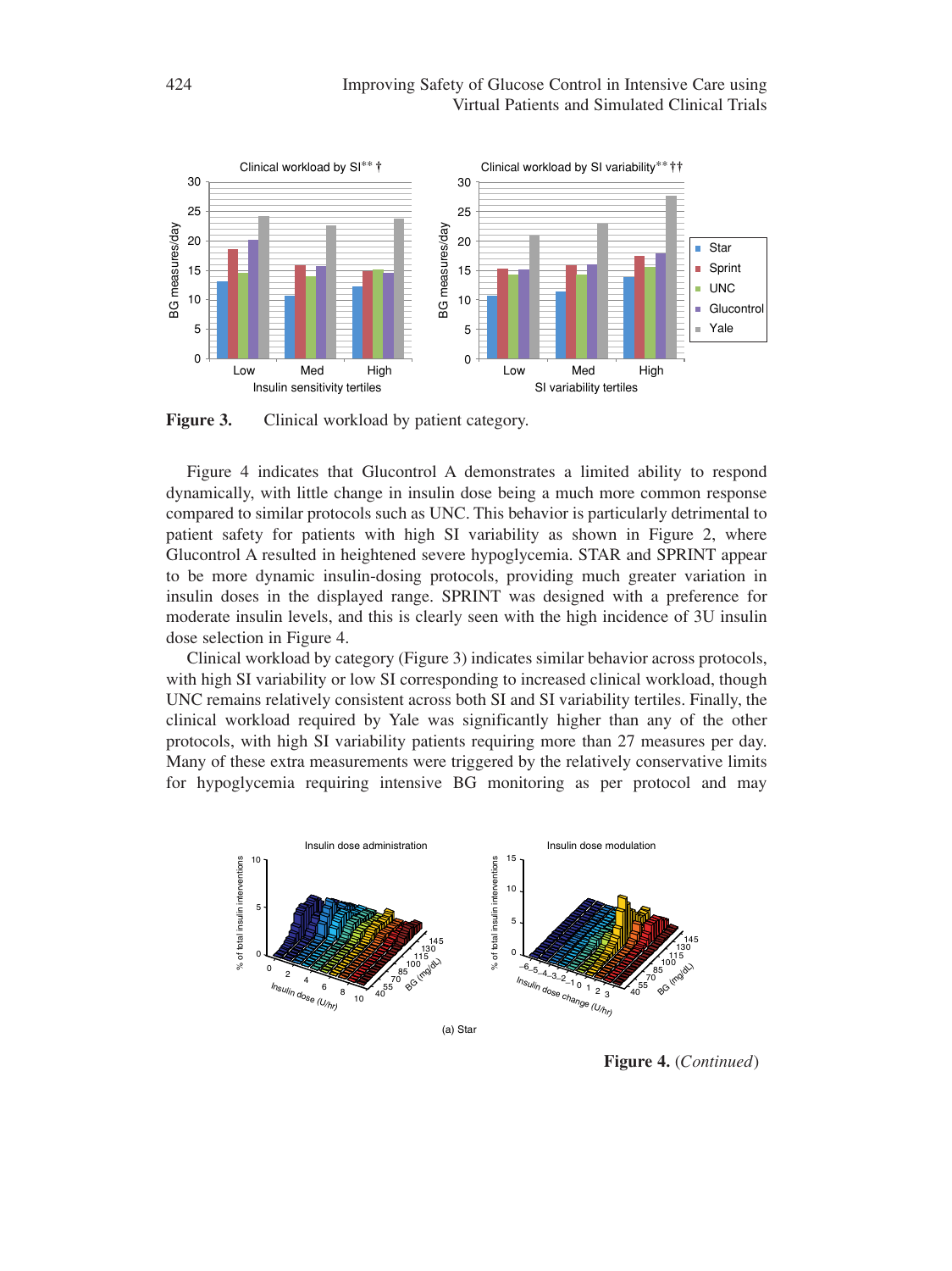

**Figure 4.** Insulin dosing at glycemic levels between 40 and 145 mg/dL. Insulin dose administration plots the insulin rate chosen at each BG level during virtual trials, and insulin dose modulation shows the change in insulin dose. UNC modulates insulin the most from the insulin-only protocols, whereas Glucontrol uses relatively high rates of insulin with little adjustment of the rate. STAR and SPRINT also modulate nutrition in addition to insulin.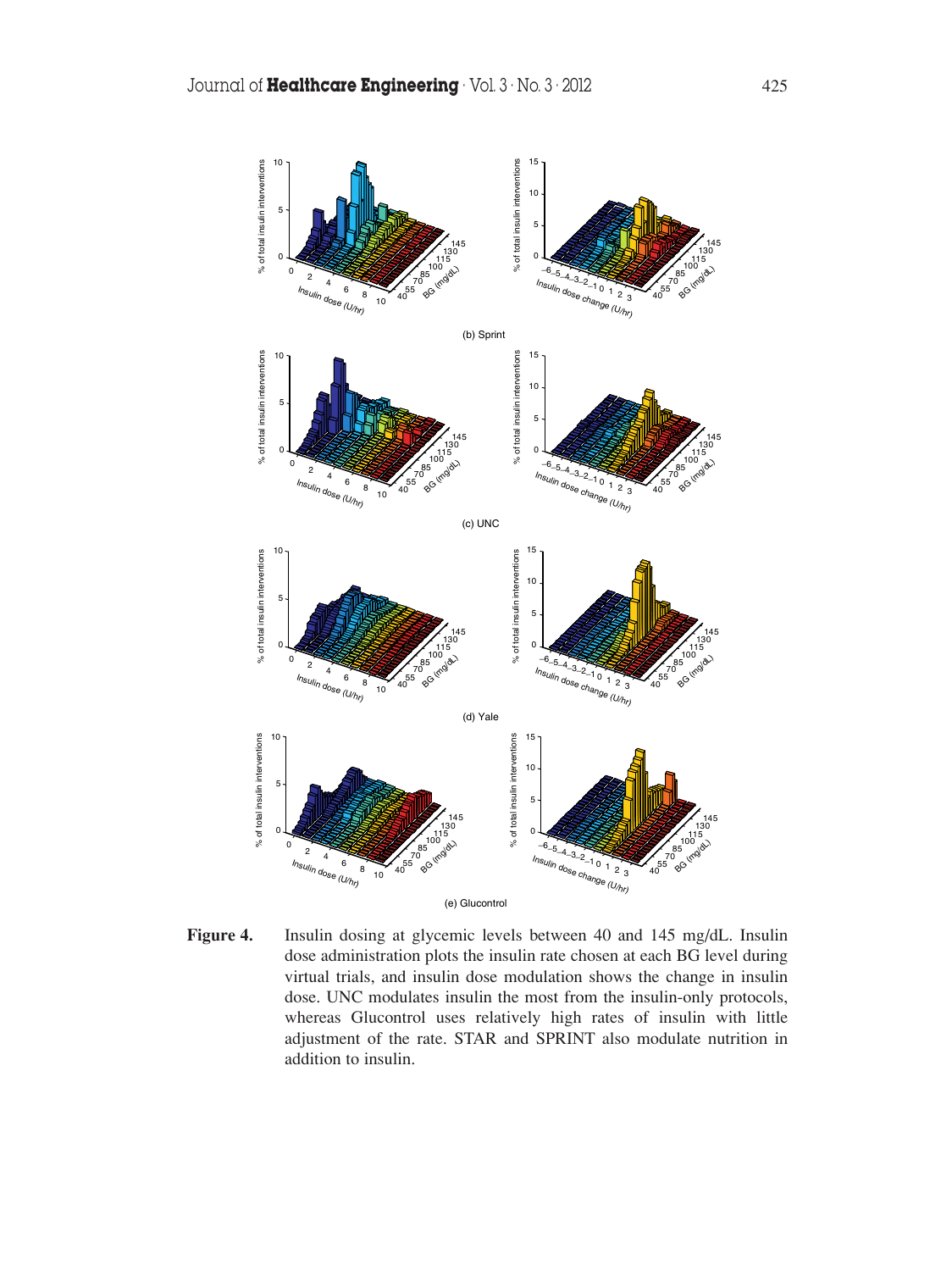potentially be a source of non-compliance in clinical practice. Thus, Yale performance comes at a cost in workload compared to SPRINT and STAR which achieve performance via their adaptive tracking of SI.

## **4. DISCUSSION**

High SI and high SI variability were clearly identified as the major factors discriminating the degree of safety between glucose control protocols. The trends in Figures 1–3 suggest that to provide protection from moderate and severe hypoglycemia across a wide range of patient types, a clinically applied protocol must be able to recognize and respond to patients with high SI and large changes in patient condition. The comparison between STAR (a highly dynamic, computerized, risk-based framework that directly identifies SI) and Glucontrol A (a relatively static tabular protocol, responding to changes in BG) illustrates the two extremes, indicated by both insulin dosing behavior and glycemic outcome. Yale, SPRINT, and UNC demonstrate the suitability of a tabular protocol, with the benefits of SPRINT over UNC, likely due to SPRINT's design aiming to directly identify the underlying SI changes that lead to a BG response. Additionally, SPRINT and STAR modulate nutrition in addition to insulin as a means to obtain a stronger, more dynamic glycemic response without increasing the risk due to changes in SI and insulin effect saturation at high doses.

Clinical trial simulation using virtual patients is a valuable tool to analyze and characterize performance of glucose control protocols. In particular, it can be employed to identify areas of weakness in a protocol design that would otherwise only appear after detrimental clinical incidents in real patients. The tabular form of the UNC, Yale and Glucontrol A protocols makes it difficult to assess how they will perform from simply reading the protocols. Virtual trials directly communicate the expected performance and implementation issues implicit in each system, and validation ensures that the results are representative of likely clinical outcomes over specific BG ranges and nutrition/insulin inputs.

Virtual patients can also be used directly for protocol design, as performed with SPRINT [39] and STAR [25]. Designing a glucose control protocol for clinical implementation requires balancing clinical workload, performance, and safety. Being able to quantify each trade-off is a powerful tool, and simulation allows for investigation of possible effects without placing patients at risk. Protecting the patient at each step of the process is an important concern, particularly after the discouraging outcomes of several protocol trials that resulted in increased hypoglycemia [2].

Compliance in the clinical unit with a specified glucose control protocol plays a major role in the success of a clinical trial. The Glucontrol study was stopped early due to excessive protocol violations [24], and subsequent analysis indicated that BG measurement frequency was often not compliant with protocol instructions [27]. The rate of change of insulin dosage in the Glucontrol protocol depends upon BG measurement frequency by design, thus altering the rate of BG measurement will alter control response and subsequently protocol dynamics, directly affecting safety and performance. Optimizing BG measurement frequency requires balancing improved performance and safety with increased nursing workload, and thus requires further analysis.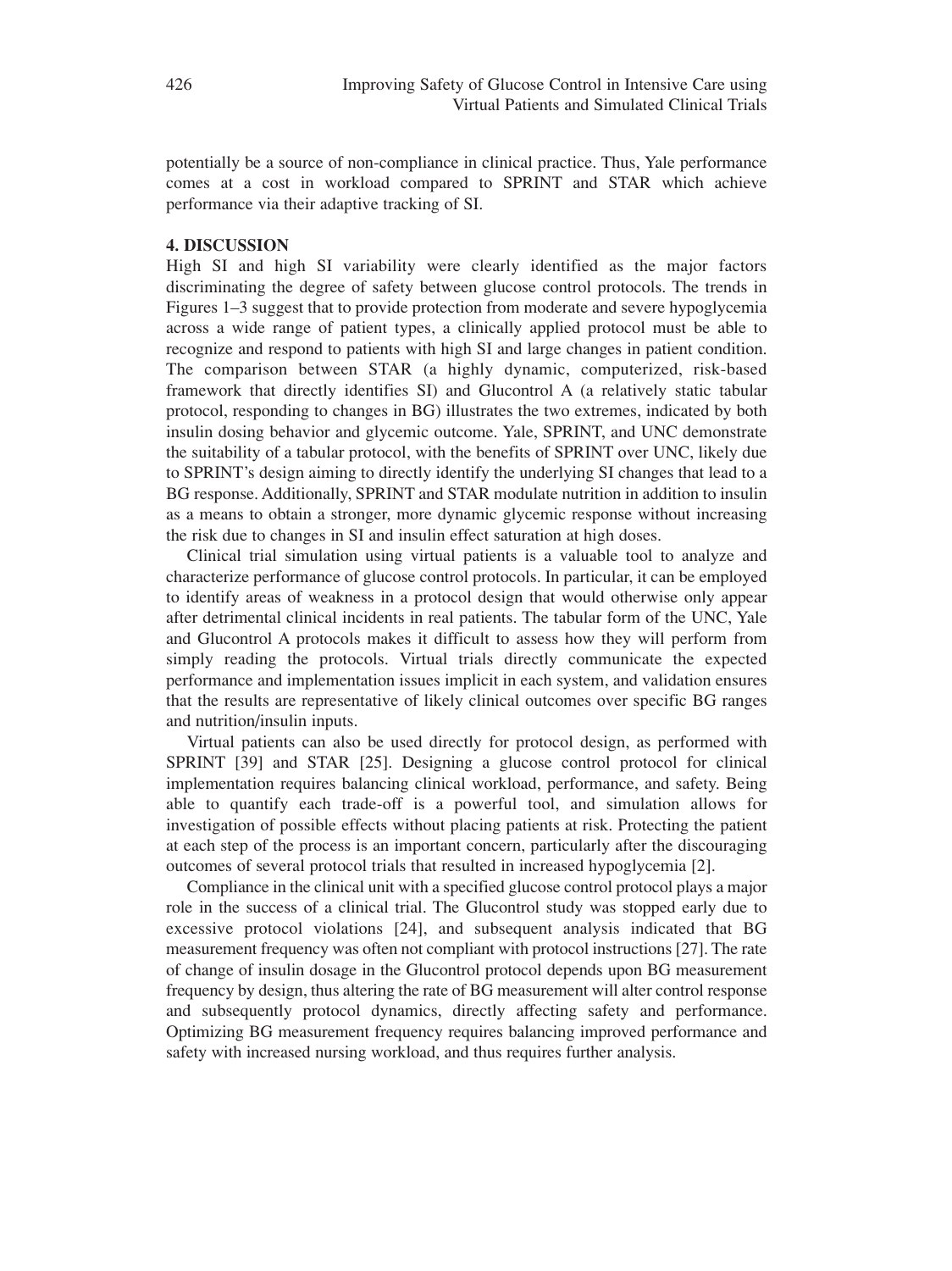The Yale protocol showed high BG measurement rate, up to 53% higher than other protocols and often triggered by the relatively conservative threshold for intensive BG monitoring around hypoglycemic events. It is possible that nurses will override protocol rules and measure BG less frequently to match typical clinical practice [37]. These changes too may directly impact safety as they occur at lower BG levels.

Finally, protocols such as Yale and UNC could recommend relatively high insulin rates of up to 10–30 U/hr, which may also be capped or curtailed if applied clinically. Simulations will perform protocols as instructed and in these analyses, such noncompliance issues were not implemented, although they may be readily added. However, whenever non-compliance occurs, it triggers deviations from intended safe, effective performance, and thus these situations should be avoided by design.

Utilizing simulations over clinical trials isolates the development process from application on patients in a clinical setting. Virtual trials can easily be extended to investigate factors such as the influences of nutrition on glucose control, methods of insulin delivery, and differences in clinical practices between units that may provide safety or performance benefits or insights that would not otherwise be realized without large-scale clinical trials. Virtual trials are limited to applications where sufficient clinical data have been gathered, and a suitable treatment-independent parameter such as SI must exist. Validity of this approach for glycemic control has previously been established by Chase et al. [27]. Use of a non-linear model, coupled with an adaptive control system and a data-driven stochastic forecasting approach such as STAR, introduces a level of complexity that means trade-offs between factors such as performance and safety can only be adequately and safely explored through virtual trials.

## **5. CONCLUSIONS**

Achieving accurate glycemic control in intensive care patients has proven difficult in practice. Performance of systems from a variety of institutes resulted in a variety of clinical outcomes, likely due to the different ability of each protocol to cope with highly insulin sensitive and/or variable patients. Virtual trials can be used to investigate why some protocols impacted on patient safety from hypoglycemia. In particular, increases in hypoglycemia were observed for protocols that failed to respond dynamically to changing patient condition. Identifying such areas of concern highlights how virtual patients and simulated trials protocols can be used to investigate and refine clinical practice long before patient lives hinge on the outcomes.

## **CONFLICT OF INTEREST:**

The authors indicated no potential conflicts of interest.

#### **NOMENCLATURE**

- APACHE Acute Physiology and Chronic Health Evaluation
- BG Blood glucose concentration, mg/dL
- GLI Glycemic lability index, mmol<sup>2</sup>.hr<sup>-1</sup>.wk<sup>-1</sup>
- IOR Interquartile range, mg/dL
- MAGE Mean amplitude of glycemic excursions, mmol/L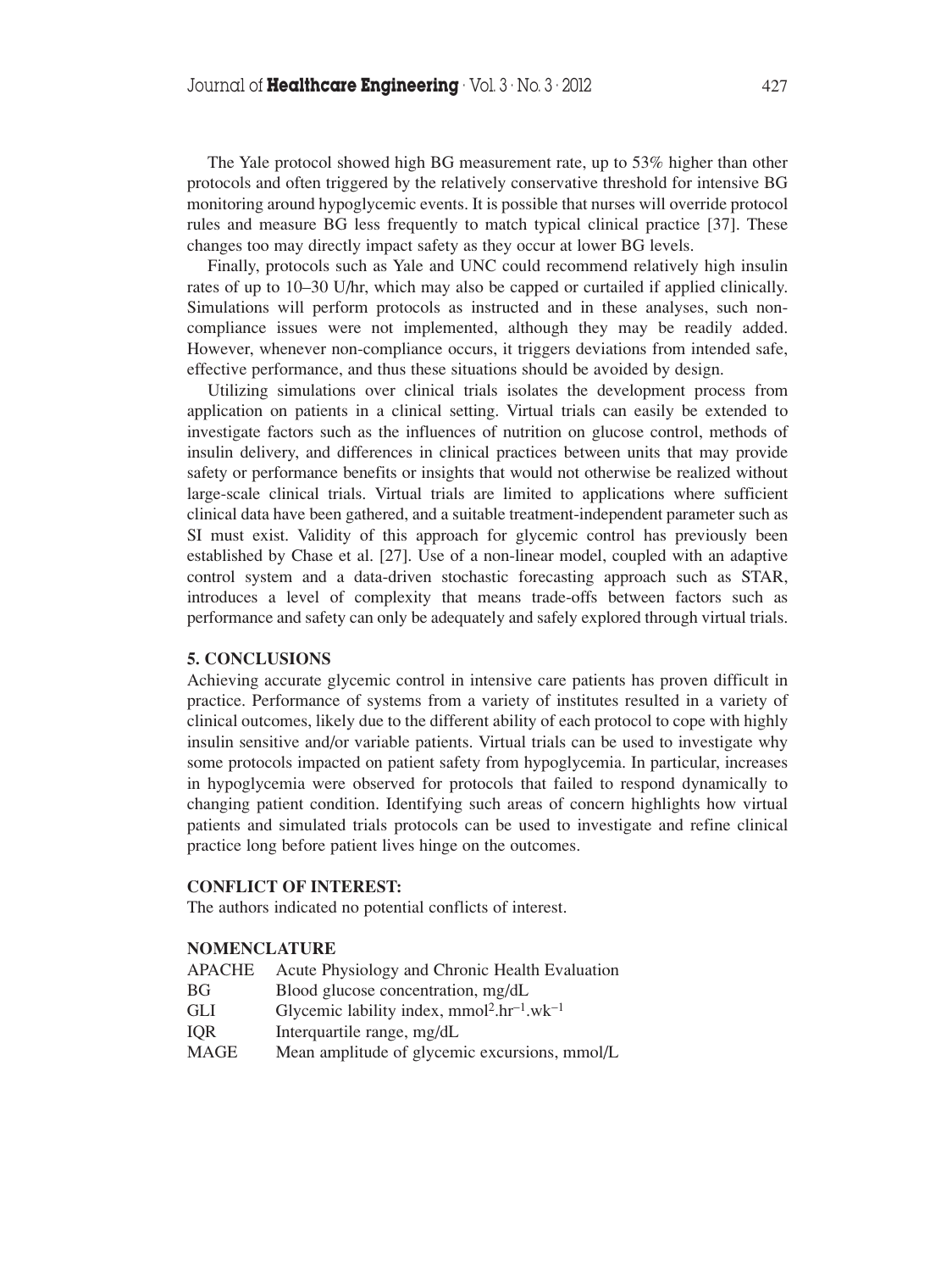| <b>SI</b>     | Insulin sensitivity                               |
|---------------|---------------------------------------------------|
| <b>SPRINT</b> | Specialized Relative Insulin and Nutrition Tables |
| <b>STAR</b>   | Stochastic TARgeted                               |
| <b>UNC</b>    | University of North Carolina                      |

## **REFERENCES**

- [1] Krinsley, JS. Association between hyperglycemia and increased hospital mortality in a heterogeneous population of critically ill patients. *Mayo Clin Proc*, 2003, 78: 1471–1478.
- [2] Griesdale, DE, de Souza, RJ, van Dam, RM, Heyland, DK, Cook, DJ, Malhotra, A, Dhaliwal, R, Henderson, WR, Chittock, DR, Finfer, S, and Talmor, D. Intensive insulin therapy and mortality among critically ill patients: a meta-analysis including NICE-SUGAR study data. *CMAJ*, 2009, 180: 821–827.
- [3] Bagshaw, S, Bellomo, R, Jacka, M, Egi, M, Hart, G, George, C, and Committee, tACM. The impact of early hypoglycemia and blood glucose variability on outcome in critical illness. *Critical Care*, 2009,  $13: R91.$
- [4] Egi, M, Bellomo, R, Stachowski, E, French, CJ, and Hart, G. Variability of blood glucose concentration and short-term mortality in critically ill patients. *Anesthesiology*, 2006, 105: 244–252.
- [5] Krinsley, JS. Glycemic variability: a strong independent predictor of mortality in critically ill patients. *Crit Care Med*, 2008, 36: 3008–3013.
- [6] Van den Berghe, G, Wouters, PJ, Bouillon, R, Weekers, F, Verwaest, C, Schetz, M, Vlasselaers, D, Ferdinande, P, and Lauwers, P. Outcome benefit of intensive insulin therapy in the critically ill: Insulin dose versus glycemic control. *Crit Care Med*, 2003, 31: 359–366.
- [7] Chase, JG, Shaw, G, Le Compte, A, Lonergan, T, Willacy, M, Wong, X-W, Lin, J, Lotz, T, Lee, D, and Hann, C. Implementation and evaluation of the SPRINT protocol for tight glycaemic control in critically ill patients: a clinical practice change. *Critical Care*, 2008, 12: R49.
- [8] Krinsley, JS. Effect of an intensive glucose management protocol on the mortality of critically ill adult patients. *Mayo Clin Proc*, 2004, 79: 992–1000.
- [9] Chase, JG, Pretty, CG, Pfeifer, L, Shaw, GM, Preiser, JC, Le Compte, AJ, Lin, J, Hewett, D, Moorhead, KT, and Desaive, T. Organ failure and tight glycemic control in the SPRINT study. *Crit Care*, 2010, 14: R154.
- [10] Krinsley, JS and Jones, RL. Cost analysis of intensive glycemic control in critically ill adult patients. *Chest*, 2006, 129: 644–650.
- [11] Van den Berghe, G, Wouters, PJ, Kesteloot, K, and Hilleman, DE. Analysis of healthcare resource utilization with intensive insulin therapy in critically ill patients. *Crit Care Med*, 2006, 34: 612–616.
- [12] Wiener, RS, Wiener, DC, and Larson, RJ. Benefits and risks of tight glucose control in critically ill adults: a meta-analysis. *JAMA*, 2008, 300: 933–944.
- [13] Moghissi, ES, Korytkowski, MT, DiNardo, M, Einhorn, D, Hellman, R, Hirsch, IB, Inzucchi, SE, Ismail-Beigi, F, Kirkman, MS, and Umpierrez, GE. American Association of Clinical Endocrinologists and American Diabetes Association consensus statement on inpatient glycemic control. *Diabetes Care*, 2009, 32: 1119–1131.
- [14] Lin, J, Lee, D, Chase, J, Hann, C, Lotz, T, and Wong, X. Stochastic Modelling of Insulin Sensitivity Variability in Critical Care. *Biomedical Signal Processing & Control*, 2006, 1: 229–242.
- [15] Van den Berghe, G, Wilmer, A, Hermans, G, Meersseman, W, Wouters, PJ, Milants, I, Van Wijngaerden, E, Bobbaers, H, and Bouillon, R. Intensive insulin therapy in the medical ICU. *N Engl J Med*, 2006, 354: 449–461.
- [16] Van den Berghe, G, Wouters, P, Weekers, F, Verwaest, C, Bruyninckx, F, Schetz, M, Vlasselaers, D, Ferdinande, P, Lauwers, P, and Bouillon, R. Intensive insulin therapy in the critically ill patients. *N Engl J Med*, 2001, 345: 1359–1367.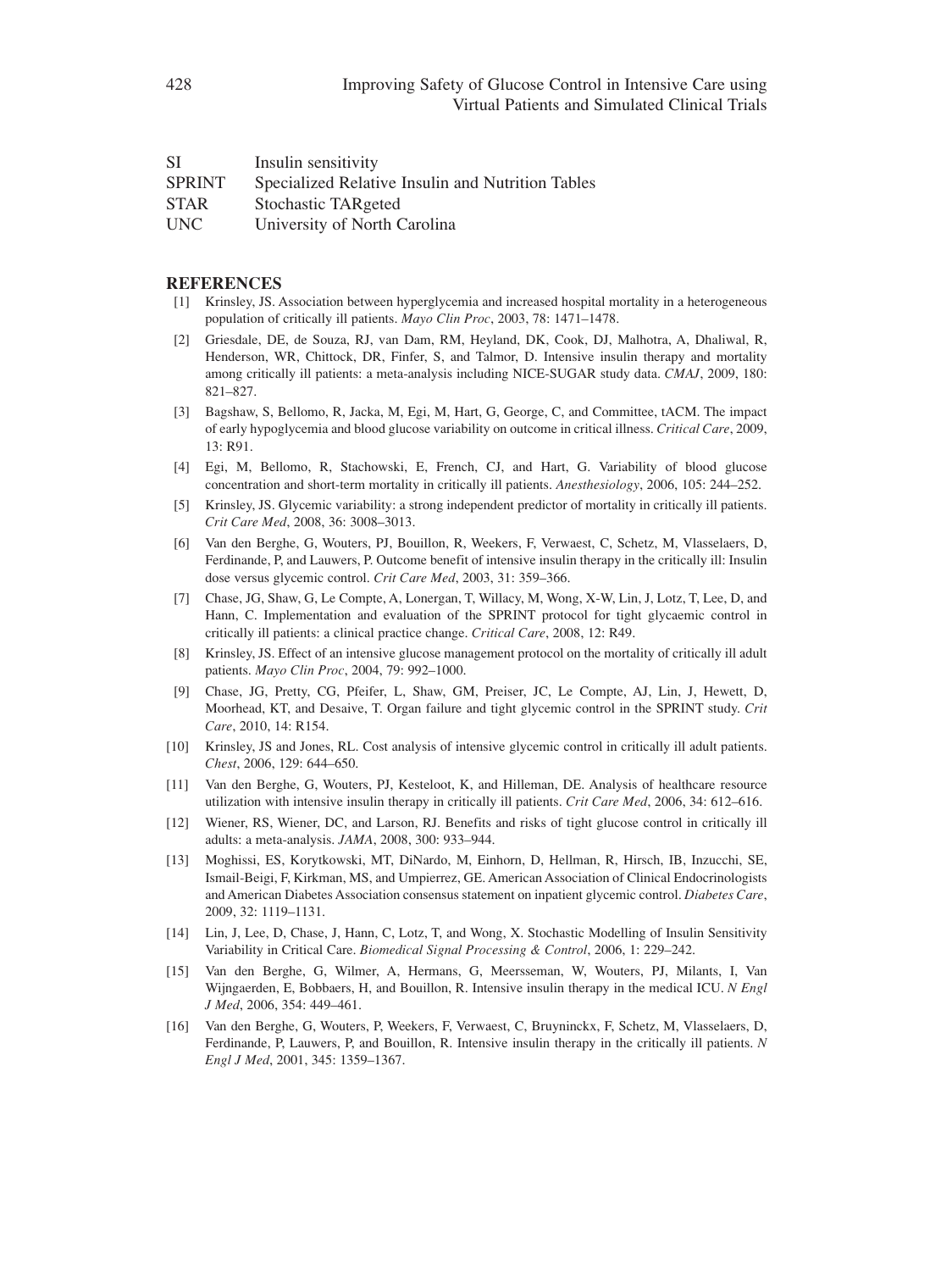- [17] Le Compte, AJ, Pretty, CG, Lin, J, Shaw, GM, Lynn, A, and Chase, JG. Impact of variation in patient response on model-based control of glycaemia in critically ill patients. *Comput Methods Programs Biomed*, 2011
- [18] Black, PR, Brooks, DC, Bessey, PQ, Wolfe, RR, and Wilmore, DW. Mechanisms of insulin resistance following injury. *Ann Surg*, 1982, 196: 420–435.
- [19] Suhaimi, F, Le Compte, A, Preiser, JC, Shaw, GM, Massion, P, Radermecker, R, Pretty, CG, Lin, J, Desaive, T, and Chase, JG. What makes tight glycemic control tight? The impact of variability and nutrition in two clinical studies. *J Diabetes Sci Technol*, 2010, 4: 284–298.
- [20] Le Compte, A, Chase, JG, Lynn, A, Hann, C, Shaw, G, Wong, X-W, and Lin, J. Blood Glucose Controller for Neonatal Intensive Care: Virtual Trials Development and First Clinical Trials. *Journal of Diabetes Science and Technology*, 2009, 3: 1066–1081.
- [21] Korsatko, S, Ellmerer, M, Schaupp, L, Mader, JK, Smolle, KH, Tiran, B, and Plank, J. Hypoglycaemic coma due to falsely high point-of-care glucose measurements in an ICU-patient with peritoneal dialysis: a critical incidence report. *Intensive Care Med*, 2009, 35: 571–572.
- [22] Braithwaite, SS, Edkins, R, Macgregor, KL, Sredzienski, ES, Houston, M, Zarzaur, B, Rich, PB, Benedetto, B, and Rutherford, EJ. Performance of a dose-defining insulin infusion protocol among trauma service intensive care unit admissions. *Diabetes Technol Ther*, 2006, 8: 476–488.
- [23] Goldberg, PA, Roussel, MG, and Inzucchi, SE. Clinical Results of an Updated Insulin Infusion Protocol in Critically Ill Patients. *Diabetes Spectrum*, 2005, 18: 188–191.
- [24] Preiser, JC, Devos, P, Ruiz-Santana, S, Melot, C, Annane, D, Groeneveld, J, Iapichino, G, Leverve, X, Nitenberg, G, Singer, P, Wernerman, J, Joannidis, M, Stecher, A, and Chiolero, R. A prospective randomised multi-centre controlled trial on tight glucose control by intensive insulin therapy in adult intensive care units: the Glucontrol study. *Intensive Care Med*, 2009, 35: 1738–1748.
- [25] Evans, A, Shaw, GM, Le Compte, A, Tan, CS, Ward, L, Steel, J, Pretty, CG, Pfeifer, L, Penning, S, Suhaimi, F, Signal, M, Desaive, T, and Chase, JG. Pilot proof of concept clinical trials of Stochastic Targeted (STAR) glycemic control. *Ann Intensive Care*, 2011, 1: 38.
- [26] Hovorka, R, Kremen, J, Blaha, J, Matias, M, Anderlova, K, Bosanska, L, Roubicek, T, Wilinska, ME, Chassin, LJ, Svacina, S, and Haluzik, M. Blood Glucose Control by a Model Predictive Control Algorithm with Variable Sampling Rate Versus a Routine Glucose Management Protocol in Cardiac Surgery Patients: A Randomized Controlled Trial. *J Clin Endocrinol Metab*, 2007, 92: 2960–2964.
- [27] Chase, JG, Suhaimi, F, Penning, S, Preiser, JC, Le Compte, AJ, Lin, J, Pretty, CG, Shaw, GM, Moorhead, KT, and Desaive, T. Validation of a model-based virtual trials method for tight glycemic control in intensive care. *Biomed Eng Online*, 2010, 9: 84.
- [28] Hann, CE, Chase, JG, Lin, J, Lotz, T, Doran, CV, and Shaw, GM. Integral-based parameter identification for long-term dynamic verification of a glucose-insulin system model. *Comput Methods Programs Biomed*, 2005, 77: 259–270.
- [29] Knaus, WA, Draper, EA, Wagner, DP, and Zimmerman, JE. APACHE II: a severity of disease classification system. *Crit Care Med*, 1985, 13: 818–829.
- [30] Lin, J, Razak, NN, Pretty, CG, Le Compte, A, Docherty, P, Parente, JD, Shaw, GM, Hann, CE, and Geoffrey Chase, J. A physiological Intensive Control Insulin-Nutrition-Glucose (ICING) model validated in critically ill patients. *Comput Methods Programs Biomed*, 2011, 102: 192–205.
- [31] Penning, S, Le Compte, AJ, Moorhead, KT, Desaive, T, Massion, P, Preiser, JC, Shaw, GM, and Chase, JG. First pilot trial of the STAR-Liege protocol for tight glycemic control in critically ill patients. *Comput Methods Programs Biomed*, 2011
- [32] Wong, XW, Singh-Levett, I, Hollingsworth, LJ, Shaw, GM, Hann, CE, Lotz, T, Lin, J, Wong, OS, and Chase, JG. A novel, model-based insulin and nutrition delivery controller for glycemic regulation in critically ill patients. *Diabetes Technol Ther*, 2006, 8: 174–190.
- [33] Chase, JG, Shaw, GM, Lin, J, Doran, CV, Hann, C, Lotz, T, Wake, GC, and Broughton, B. Targeted glycemic reduction in critical care using closed-loop control. *Diabetes Technol Ther*, 2005, 7: 274–282.